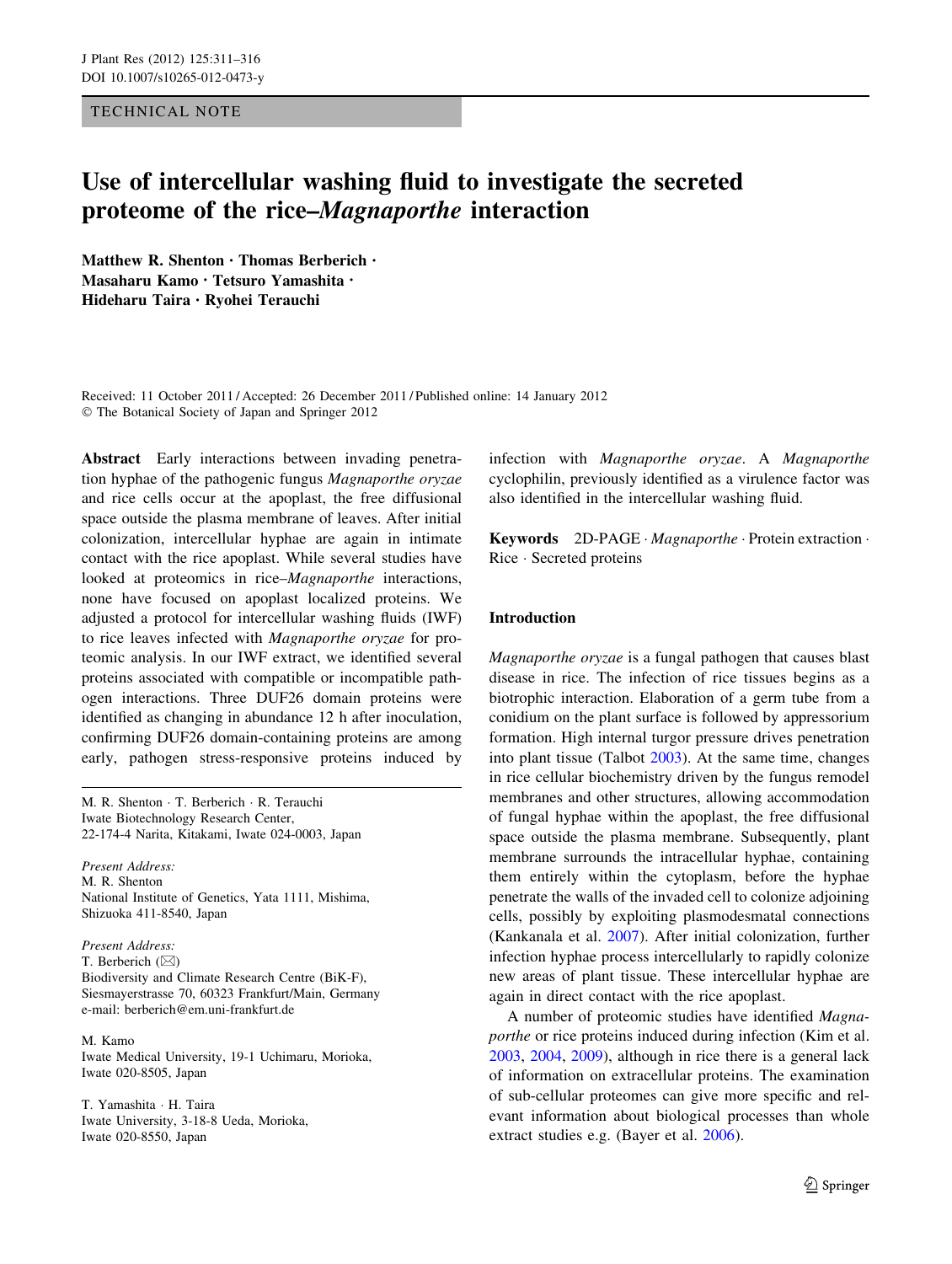The proteome of secreted proteins (secretome) can be easily analysed from cell-cultured M. oryzae as demonstrated in a recent study on the response to nitrogen starvation (Wang et al. [2011](#page-5-0)). In that case 89 differentially expressed protein spots could be detected using twodimensional gel electrophoresis coupled with mass spectrometry analysis (Wang et al. [2011\)](#page-5-0). However, for the analysis of the secretome in M. oryzae–rice interaction a system is required that reflects the situation during the infection process in rice leaves. In biotrophic interactions such as the *Magnaporthe–rice* example it is useful to think of a specialized tissue derived from the infection, with its own proteome. In a previous work (Kim et al. [2009\)](#page-5-0) the interaction secretome was examined by using proteins secreted into the culture medium of rice calli treated with Magnaporthe or elicitor. This approach is limited to those proteins which are freely secreted into the extracellular environment and stable in the culture medium. We have developed a method to make an intercellular washing fluid extract from infected rice leaves which is enriched in apoplast localized proteins. Examination of the protein complement of these extracts has the potential to identify important factors in rice–Magnaporthe interactions.

### Materials and methods

#### Inoculation of rice leaves with Magnaporthe oryzae

4 leaf stage plants of Oryza sativa ssp. Japonica cv Kakehashi were fixed to flexible plastic sheets with rubber bands so that the leaf surfaces were available for inoculation. Suspensions of conidiospores of Magnaporthe oryzae isolate Ken54-20 (Race 003) Incompatible (IC) with Oryza sativa ssp. Japonica cv Kakehashi, or Ina186-137 (Race 007) Compatible (C) with Oryza sativa ssp. Japonica cv Kakehashi were sprayed onto the rice leaves at a concentration of  $5 \times 10^5$  spores/ml containing 0.05% Tween-20 and the plants were sealed in a box in the dark at high humidity for the duration of the treatment. Mock inoculations were performed using distilled water containing 0.05% Tween-20.

## Preparation of intercellular washing fluid

Infected rice leaves were harvested, washed briefly in distilled water and blotted dry, before being submerged in IWF buffer [50 mM Na–P buffer pH 7.5, 600 mM NaCl, 0.01% Tween-20, 0.1%  $\beta$ -mercapto ethanol at 4°C in square petri dishes. A vacuum of  $-70$  kPa was applied using a water aspirator and maintained for 5 min in a vacuum dessicator. The vacuum was slowly released. Leaves were re-submerged and the vacuum reapplied a

further four times for 5 min each time. Leaves were then gently blotted dry with paper towels, and placed in the barrel of a 20 ml disposable syringe with the barrel removed. The syringe barrel was placed in a 50 ml Falcon tube and spun at 1,000g for 5 min in a benchtop centrifuge. IWF was collected in the bottom of the falcon tube. Proteins were precipitated using 10 volumes of 10% TCA in acetone overnight at  $-20^{\circ}$ C, pelleted at  $10,000g$  in a microfuge and washed twice with 100% ice-cold acetone. The precipitated proteins were resuspended in 7 M urea, 2 M thiourea and dialysed overnight using the Amersham minidialysis kit to remove excess salt from the preparation.

### 2D electrophoresis

Iso-electric focusing (IEF) was performed as first dimension using Immobiline Drystrip pH 3-11 NL, 11 cm (GE Healthcare). 150 μg of IWF was loaded into the strip by rehydration overnight in  $200 \mu l$  of destreak rehydration solution (GE Healthcare). Focusing was performed at 3,500 V for 3 h on a Multiphor II Electrophoresis System (GE-Healthcare) according to the manufacturer's descriptions.

After IEF, strips were briefly rinsed in distilled water, then equilibrated in equilibration buffer [6 M urea, 75 mM Tris–HCl pH 8.8, 29.2% (v/v) glycerol, 2% (w/v) SDS, 0.002% (w/v) bromophenol blue] containing 20 mM DTT for 15 min in glass tubes on a rocking platform. The buffer was changed to the same equilibration buffer containing 250 mM iodoacetamide and equilibration continued for a further 15 min.

For the second dimension, the 11 cm IEF strips were briefly rinsed in running buffer and placed at the top of 13 cm  $\times$  13 cm 15% polyacrylamide gels and sealed with 1% agarose containing 0.2% bromophenol blue. Gels were run at 10 mA overnight. Gels were fixed for 2 h to overnight in 10% methanol, 10% acetic acid solution, then rinsed twice in distilled water. Gels were sensitized for 2 min in 0.02% sodium thiosulphite solution then rinsed twice for 5 min each in distilled water before staining in 0.2% silver nitrate, 0.076% formaldehyde solution for 30 min. After two 1 min distilled water washes, gels were developed in 2% sodium carbonate, 0.05% formaldehyde solution for 4–8 min until spots were sufficiently stained. Development was stopped in 1% acetic acid, and gels stored at  $4^{\circ}$ C in fresh 1% acetic acid.

#### Mass spectrometry

Proteins spots were cut from the gel using a scalpel blade, and washed in water for three times  $15$  min.  $200 \mu l$  of 200 mM ammonium bicarbonate, pH 8 was added and the tubes shaken for 15 min. The supernatant was discarded and 200  $\mu$ l of 50:50 (v/v) 200 mM ammonium bicarbonate: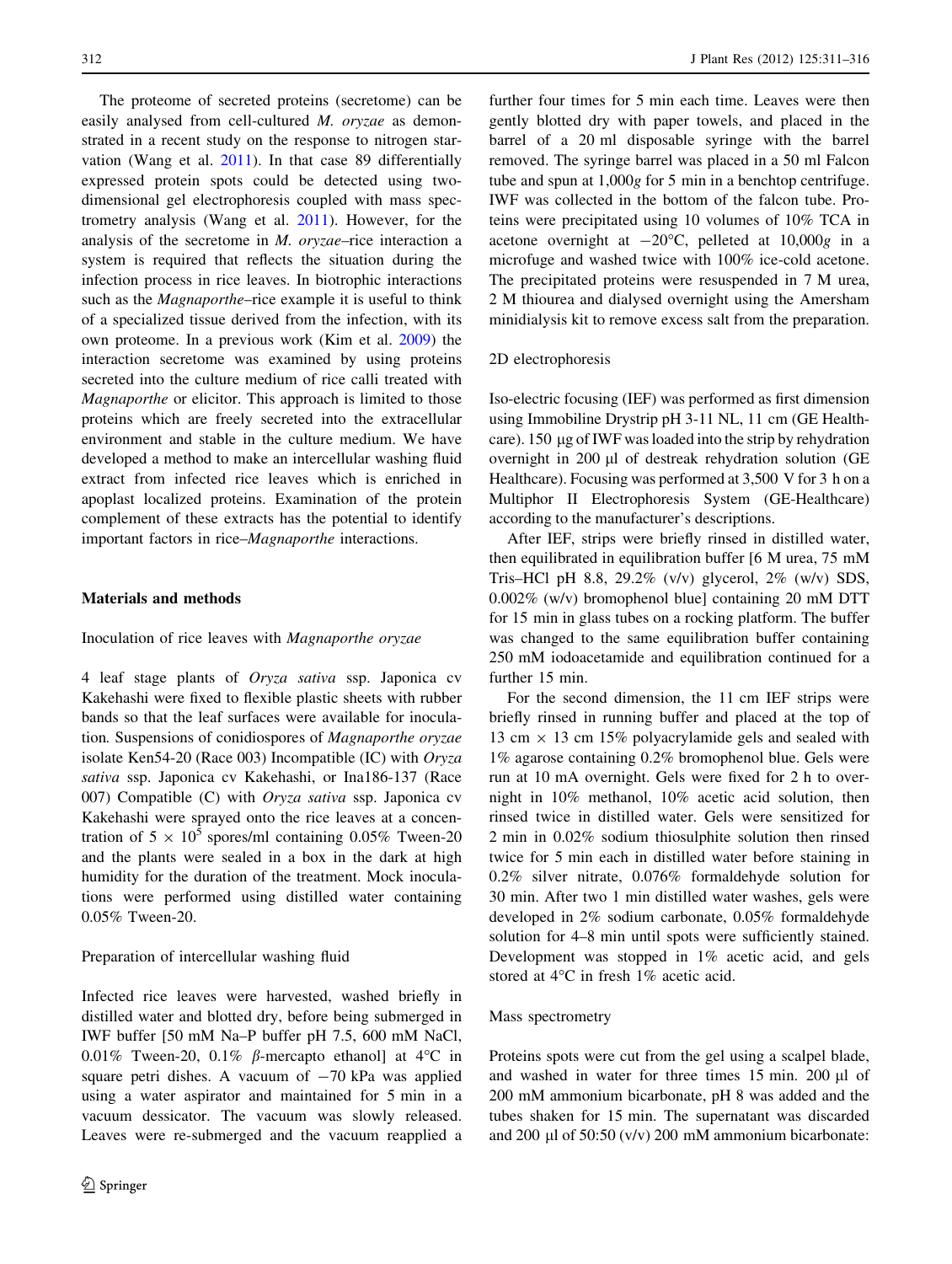acetonitrile was added and the tubes were shaken gently for 15 min. The supernatant was discarded and 200 µl HPLC grade acetonitrile was added and the tubes shaken for 5 min. The supernatant was discarded and each gel piece was rehydrated at  $4^{\circ}$ C in 10–20 µl 0.02 µg/µl of Promega Sequencing Grade Modified Trypsin prepared in 50 mM ammonium bicarbonate as required. If additional solvent was required to cover the gel piece, extra 50 mM ammonium bicarbonate was used. The microcentrifuge tubes were closed tightly and incubated overnight at 37°C. To recover the peptides from the gel particles three extractions were performed. For the first extraction, 2 volumes of water were added and the tubes were vortexed for 10 min. For subsequent extractions, 5% formic acid/50% acetonitrile was used. Extracts were combined in siliconized tubes and dried using a rotary evaporator. Peptides were desalted using Millipore m-C18 Zip-tips. Samples were dissolved in 10 ml 5% formic acid. Zip-tips were activated by rinsing 3 times with 10  $\mu$ l acetonitrile, then washed in 0.1% trifluoroacetic acid. Peptides were bound by pipetting up and down 10 times. Zip-tips were washed 3 times in 0.1% Trifluoroacetic acid and the sample was eluted in 3 ml 5% formic acid/50% acetonitrile and 12  $\mu$ 1 5% formic acid was added. The sample was then used in LC–MS/MS analysis.

LC–MS/MS analysis was performed with an HCTultra ESI-ion-trap mass spectrometer (Bruker Daltonics, Leipzig, Germany) equipped with an Agilent 1100 CapLC system (Agilent, Wilmington, DE, USA). The digested peptides were loaded into a reversed-phase column (Zorbax 300S-C18, 3.5  $\mu$ m, 150  $\times$  0.3 mm, Agilent) in a CapLC, eluted in a linear gradient from 10 to  $65\%$  (v/v) of acetonitrile in 0.1% (w/w) formic acid over a period of 30 min at a flow rate of 4  $\mu$ l min<sup>-1</sup> after a hold at 10% (v/v) of acetonitrile for 5 min, and introduced into a mass spectrometer. A mass spectrum with a range of 200 and 1,800 m/z was acquired using the Esquire Control program (version 6.1). MS/MS spectra were searched against the protein database of the National Center for Bio-technology Information using the MASCOT MS/MS ion search server (Matrix Science, <http://www.matrixscience.com>). The searches were performed with the following parameters: allowed one missed cleavage, fixed modifications for carbamidomethyl (C), variable modifications for phospho (ST/Y) and oxidation (M), peptide tolerance of  $\pm 0.5$  Da, MS/MS tolerance of  $\pm 0.3$  Da, and peptide charge of 1+,  $2+$  and  $3+$ ; and instrument, ESI-TRAP.

# Results

First we set out to establish a protocol to isolate an intercellular washing fluid enriched in apoplastic proteins with a relatively low level of contamination of cytoplasmic proteins. IWF was recovered as detailed in materials and methods. A key to successful extraction was a reduction in detergent concentration in the IWF buffer to compensate for Tween-20 included in the Magnaporthe inoculation solution.

IWF extracts compared with whole cell extracts were compared by SDS polyacrylamide gel electrophoresis (Fig. 1). We could observe that the IWF extract had a substantially different protein complement to the whole cell extract (although there were some bands in common). In addition we could observe several changes in protein abundance between compatible, incompatible and control extracts in the IWF extracts which were not observable in the whole cell extracts.

As the purpose of these extracts was to observe changes during infection when compared to non-infected controls, we were not concerned to eradicate all cytoplasmic or organellar contamination. Rather for this type of experiment it is better to be inclusive, than to exhaustively avoid contamination but exclude some important proteins. We therefore reasoned that the 1D SDS-PAGE analysis was satisfactory and could move to detailed examination of protein profiles by 2D electrophoresis.

We examined extracts taken at two time points after inoculation of rice leaves with Magnaporthe oryzae. At 12 h the infections are at the stage of appressorium formation and early penetration, comprising early recognition, signaling and defense events in either incompatible or compatible interactions. At 72 h, we expect to see intercellular procession of infecting hyphae in a mature infection in the compatible case. In the incompatible case we



Fig. 1 SDS polyacrylamide gel analysis of intercellular washing fluids vs total soluble protein extracts. Arrows indicate protein changes after infection with Magnaporthe oryzae detectable in intercellular washing fluids. DW, distilled water control; IC, incompatible Magnaporthe; C, compatible Magnaporthe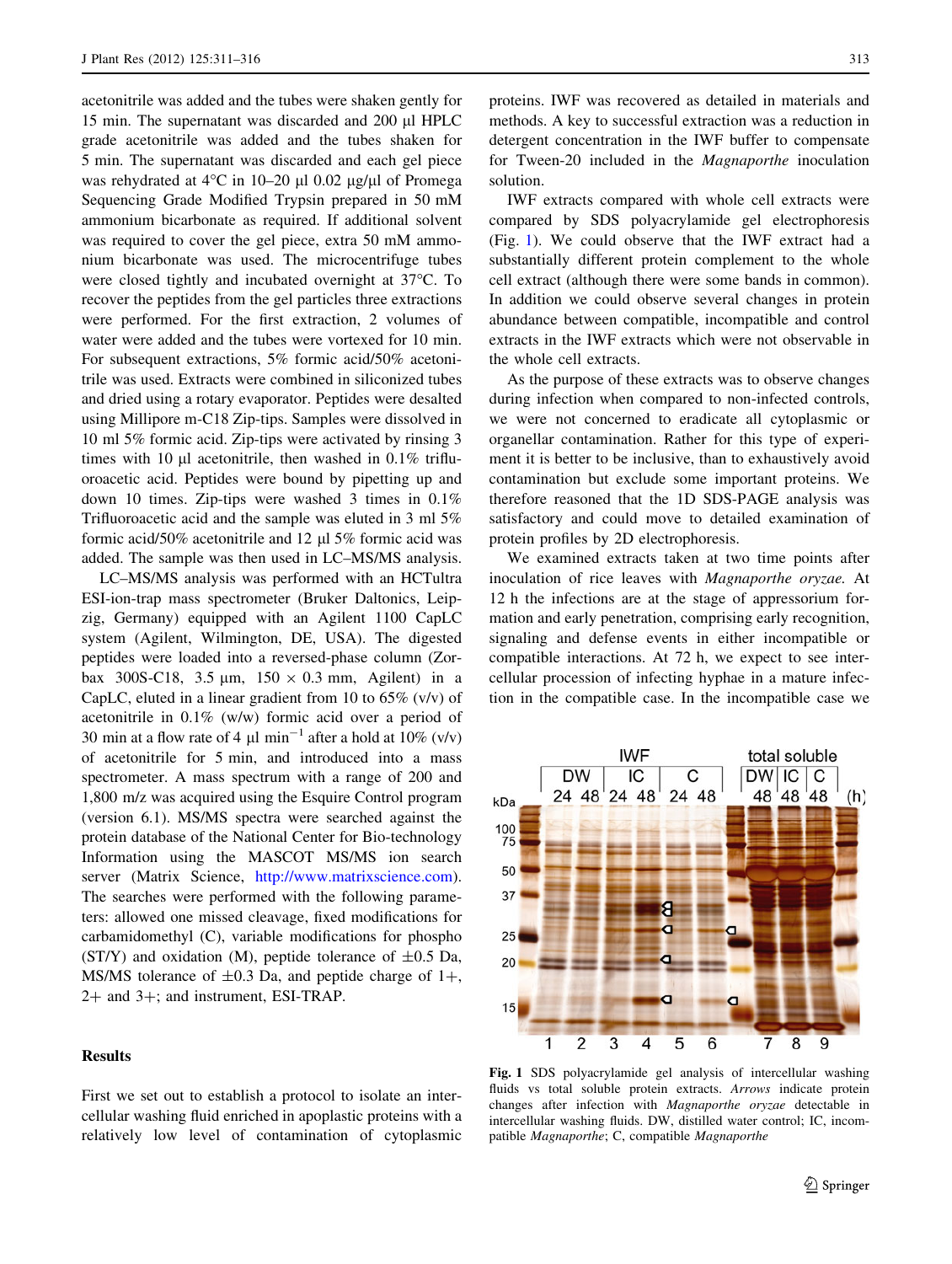

Fig. 2 2D electrophoresis of IWF extracts from rice leaves 12 h after inoculation with distilled water control (DW), incompatible Magnaporthe (IC) or compatible Magnaporthe (C)

would expect extensive defense reactions and protein changes associated with localized cell death and defense signaling. The time points were chosen to illustrate early, or late events in Magnaporthe–rice interactions. At both stages we would expect intimate contact between plant apoplast and Magnaporthe hyphae.

Figure 2 shows a comparison between control, incompatible or compatible interactions at 12 h post inoculation. Three proteins which changed in abundance, were identified by LC MS/MS as DUF26 domain containing cysteine rich repeat proteins. Initially we noted that the protein labeled 1a was present only in the compatible sample 12 h after inoculation. However further analysis of the protein labeled 1 in the control and incompatible reactions identified the same protein, corresponding to Q6PUW7 a DUF26 domain containing secretory protein corresponding to the gene Os04g0316200 in the database. The protein spot labeled 2 was identified as Q10N97 another DUF26



Fig. 3 2D electrophoresis of IWF extracts from rice leaves 72 h after inoculation with distilled water control (DW), incompatible Magnaporthe (IC) or compatible Magnaporthe (C)

domain containing secretory protein corresponding to the gene Os03g0277700. The protein labeled 3 was identified as Q8S3P3 a DUF26 domain containing secretory protein corresponding to the gene Os04g0659300.

Figure 3 shows a comparison between IWF extracts from control, incompatible or compatible interactions after 72 h. In this case several proteins were dramatically changed in abundance, especially in the incompatible reaction, the majority of which have been previously identified as defense related proteins, including PR proteins, thaumatins and other similar proteins (spots 4, 6, 7, 8 and 9). The protein labeled 10 was induced only in the compatible reaction and was identified as a putative barwin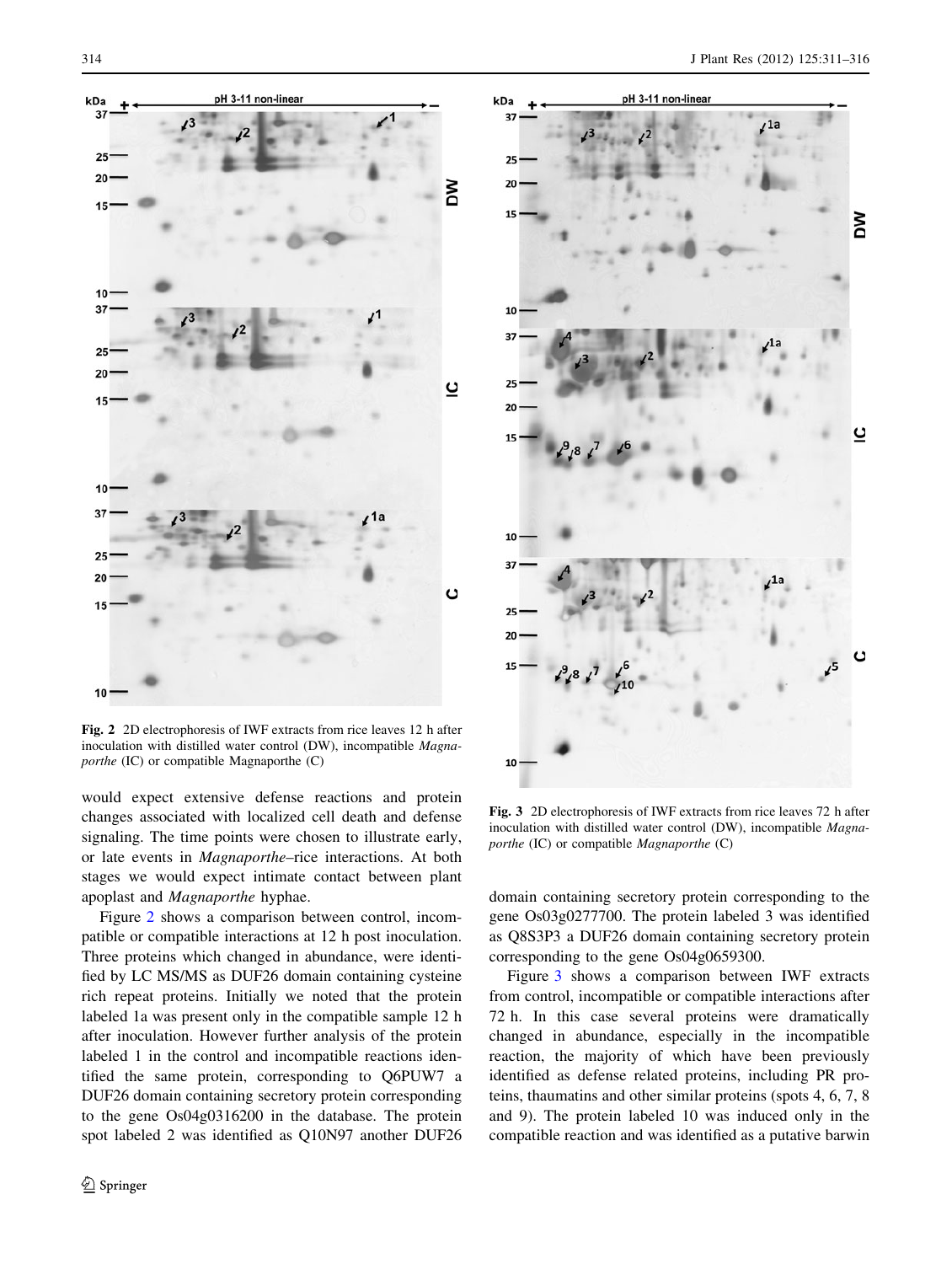gene in rice. Also unique to the compatible interaction after 72 h we were able to identify one Magnaporthe protein labeled 5, the cyclophilin CYP1 which has previously been identified as a virulence factor in Magnaporthe infection (Kankanala et al. [2007](#page-5-0)).

# **Discussion**

Several studies have examined proteins induced during Magnaporthe–rice interactions for example (Kim et al. [2009\)](#page-5-0). The difficulty in obtaining a complete picture of proteins involved in the Magnaporthe–rice interaction results from the complexity of the interaction. The unique features of penetrating pathogenic fungi, as compared to pathogenic bacteria, or oomycetes mean that there are likely to be biochemical mechanisms unique to this class of pathogens which have not previously been discovered. For example genetic analyses are beginning to isolate effector proteins which bear little similarity with other known effectors (Yoshida et al. [2009\)](#page-5-0). It is now clear that following initial penetration of the host cell, the invading Magnaporthe hyphae are completely surrounded by plant membrane, finally forming an amorphous haustorium type structure within the plant cell (Kankanala et al. [2007](#page-5-0)). Because of the nature of the interaction and the structures formed and maintained during invasion, the combined interaction proteome of Magnaporthe and rice is likely to be extremely complex. In order to understand complex interactions it can be useful to examine simplified subproteomes, for example using subcellular fractionation. Overall proteomic information can then be compiled from different sub-proteomes and used in conjunction with gene expression and genetic data in order to understand further the biological interaction. IWF has been prepared by De Wit and Spikman ([1982\)](#page-5-0) from C. fulvum-infected tomato leaves in which they discovered proteinaceous elicitors showing necrosis-inducing activity with specificity towards tomato genotypes with particular resistance genes. We adjusted the method of IWF preparation to rice leaves that have been sprayed with suspensions of conidiospores of M. oryzae to isolate proteins for 2D analysis.

In our experiments we have confirmed that DUF26 domain containing proteins are early stress responsive extracellular proteins induced by rice blast infection. Several reports have identified DUF26 domain containing secretory proteins (also called 33 kDa secretory proteins) in biotic or abiotic stress reaction (Kim et al. [2003](#page-5-0), [2004,](#page-5-0) [2009;](#page-5-0) Zhang et al. [2009](#page-5-0); Jiang et al. [2007](#page-5-0)). Kim et al ([2009\)](#page-5-0) identified five different DUF26 domain containing proteins induced by Magnaporthe or elicitor treatment of rice cell cultures. We identified a different subset of DUF26 proteins. In common were the proteins corresponding to Os04g0659300 and Os03g0277700. We additionally found the Os04g0316200 protein, but did not identify Os08g0136700 or 0s08g0136800, perhaps reflecting the different experimental systems used (leaf IWF as opposed to cell culture exudate) and the relative mobility of such proteins in the respective systems. The function of such DUF26 domain containing cysteine rich secretory proteins is unknown, but Os04g0659300 has been called Root Meander Curling due to the phenotype of its knockout, and implicated in jasmonate signaling and salt stress (Zhang et al. [2009](#page-5-0); Jiang et al. [2007\)](#page-5-0). Os04g0316200 has been reported as being under the transcriptional control of a NAC transcription factor (Nakashima et al. [2007\)](#page-5-0) having effects on Magnaporthe resistance and salt tolerance.

We identified one Magnaporthe protein from our extracts, the CYP1 cyclophilin which has previously been identified as a virulence factor (Viaud et al. [2002](#page-5-0)). Although we found this protein in our apoplastic extract, it does not possess a predicted signal peptide and has predicted cytoplasmic location. It is interesting to ask the question whether this cyclophilin is a Magnaporthe secretory protein or whether its presence in the apoplastic fluid is as a result of the rupture of *Magnaporthe* hyphae during preparation of the IWF. The isoform identified by LC–MS/MS has been annotated as having cytoplasmic localization, so any secretion would have to be by a non standard secretory pathway. However, there are precedents for the extracellular presence of cyclophilins in other systems. For example Yokota et al. [\(2004](#page-5-0)) identified a cyclophilin secreted from Lily pollen tubes under low calcium conditions and there is some evidence of cyclophilin activity in intercellular communication in human cells (Bukrinsky [2002\)](#page-5-0). A similar type of experiment with ours (Paper et al. [2007](#page-5-0)) found a Fusarium graminarum cyclophilin FG00777 when investigating secreted proteins produced during infection of wheat. Of the 23 predicted cyclophilin sequences in the Magnaporthe oryzae genome, the most closely related to FG00777 is the CYP1 found in our extracts. It is possible that in both systems cyclophilins are particularly abundant and stable in the extraction buffers used, when compared to other cytoplasmic proteins (This was the only Magnaporthe protein identified from our experiment). Alternatively, cyclophilin may have an as yet unknown extracellular role in plant pathogenic fungi. We confirmed by querying the publicly available microarray data that CYP1 is indeed expressed in infective hyphae (Barrett et al. [2011](#page-5-0); Mosquera et al [2009](#page-5-0)). CYP1 was also expressed at a similar level in non-infective mycelia, however this is perhaps not surprising given that developmental roles for CYP1 have already been established (Viaud et al [2002\)](#page-5-0). CYP1 shows significant identity with the N terminal part of a rice cyclophilin (LOC\_Os07g08190) having 57% identity over 166 amino